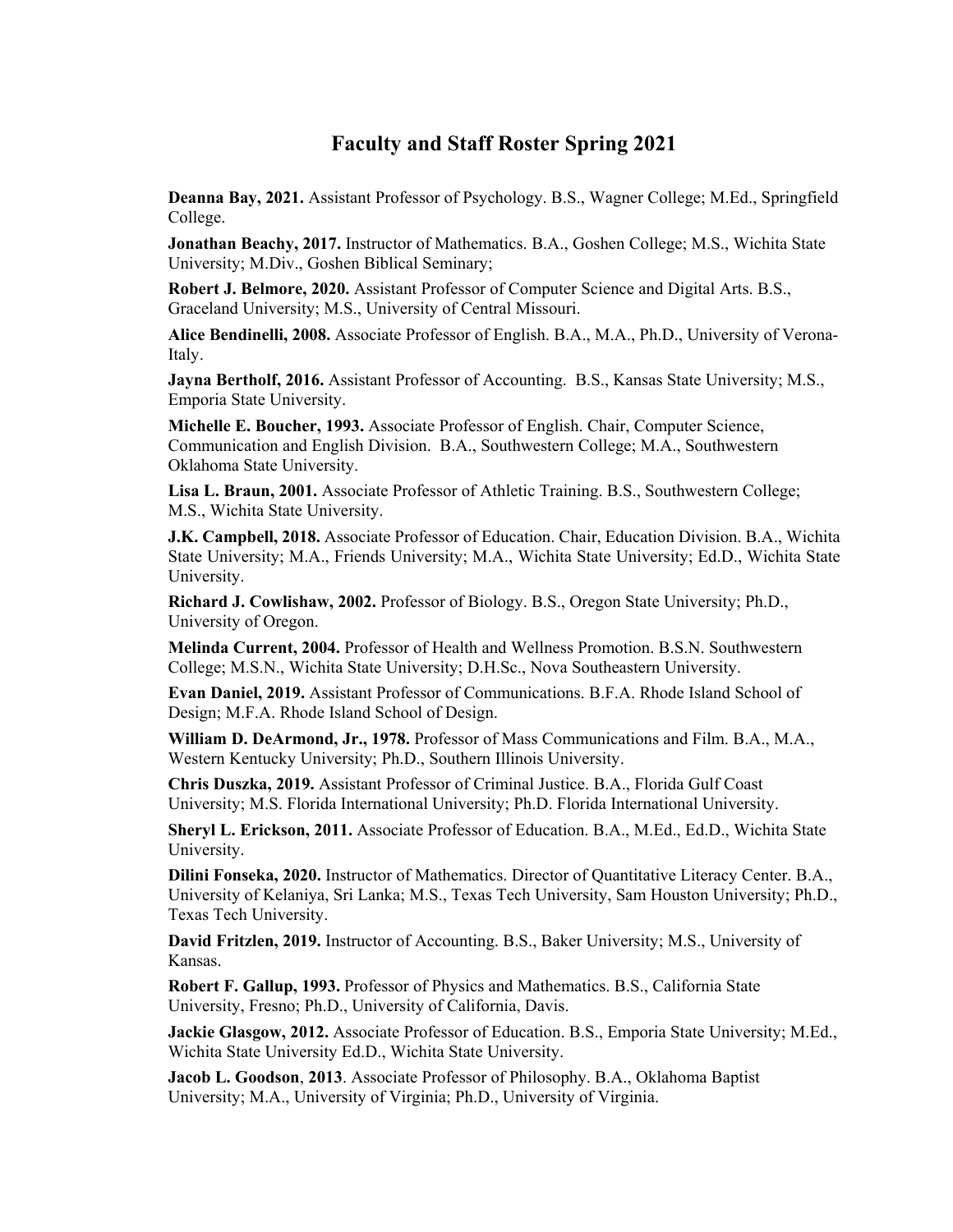**Reginald D. Jarrell, 2019.** Instructor of Communications. B.A., American University; M.S., Iowa State University; M. Div., American Baptist Seminary of the West; J.D., University of Iowa.

**Kurt Keiser, 2012.** Professor of Business. Chair, Business Division. B.A., Western State College; M.A., Ph.D., Colorado State University.

**Jeremy A. Kirk, 2013.** Associate Professor of Band. Chair, Performing Arts Division. B.A., Glenville State College; M.A., Marshall University.

**Jackson Lashier, 2012.** Associate Professor of Religion. Chair, Social Science Division. B.A., Iowa State University; M. Div., Asbury Theological Seminary; Ph.D., Marquette University.

**Amanda Li, 2019.** Assistant Professor of Music. B.A., Chinese University of Hong Kong; M. Mus., University of London; Ph.D., Indiana University.

**Edward A. Loeb III, 2006.** Professor of Mathematics. Faculty Athletic Representative. B.A., Bethany College; M.S., Ph.D., University of Nebraska-Lincoln.

**Nili Luo, 2006.** Professor of Early Childhood Education. Director Early Childhood Program. B.A., Tongling Financial and Economical College; M.A., East Normal University, Shanghai; Ed.D., University of Massachusetts.

**Aruni Malalasekera, 2017.** Assistant Professor of Chemistry. B.Sc., University of Colombia, Sri Lanka, Ph.D., Kansas State University.

**Tamara J. McEwen, 2011.** Associate Professor of Biology. Chair, Natural Science and Mathematics Division. B.S., M.S., Pittsburg State University; Ph.D., University of Missouri.

**Allyson Moon, 1988.** Associate Professor of Theatre and Speech. Director of Theatre Program. B.A., Southwestern College; M.A., Emporia State University.

**Jacob Negley, 2016.** Assistant Professor of Psychology. B.A., University of North Carolina; M.S., Florida State University; Ph.D., Florida State University.

**Diane K. Nickelson, 2014.** Associate Professor of Teacher Education. B.S., Kansas State University, M.Ed., Southwestern College; Ed.D., Wichita State University

**Amber Peterson, 2014.** Associate Professor of Music (Strings). B.M.E., University of Wisconsin-Eau Claire; M.M.E. University of Illinois at Urbana-Champaign; MBA, Ph.D., Case Western Reserve University.

**Kristen Pettey, 2007.** Associate Professor of Business. B.A., MBA, Southwestern College; Ph.D., North Central University.

**Joshua Robinson, 2019.** Assistant Professor of Musical Theatre. B.A. Kean University; M.A. Columbia University; Ph.D., Indiana University.

**Christine M. Rogers, 2010.** Associate Professor of Special Education. B.S., University of South Dakota; M.A., University of South Dakota; Ph.D., University of Kansas.

**Patrick N. Ross, 1997.** Professor of Biology. Chair, Natural Science Division. B.S., University of Wisconsin; M.A., Ph.D., University of California, Santa Barbara.

**Cheryl L. Rude, 1991.** Professor of Leadership Studies. Director, Leadership Southwestern Program. B.S., University of Kansas; M.Ed., Wichita State University; Ph.D., Union Institute and University.

**Timothy R. Shook, 1988.** Professor of Music. B.Mus., Kansas State University; M.Mus., Wichita State University; Ph.D., University of Oklahoma.

**Stacy Sparks, 2006.** Associate Professor of Journalism. B.A., M.S., Fort Hays State University.